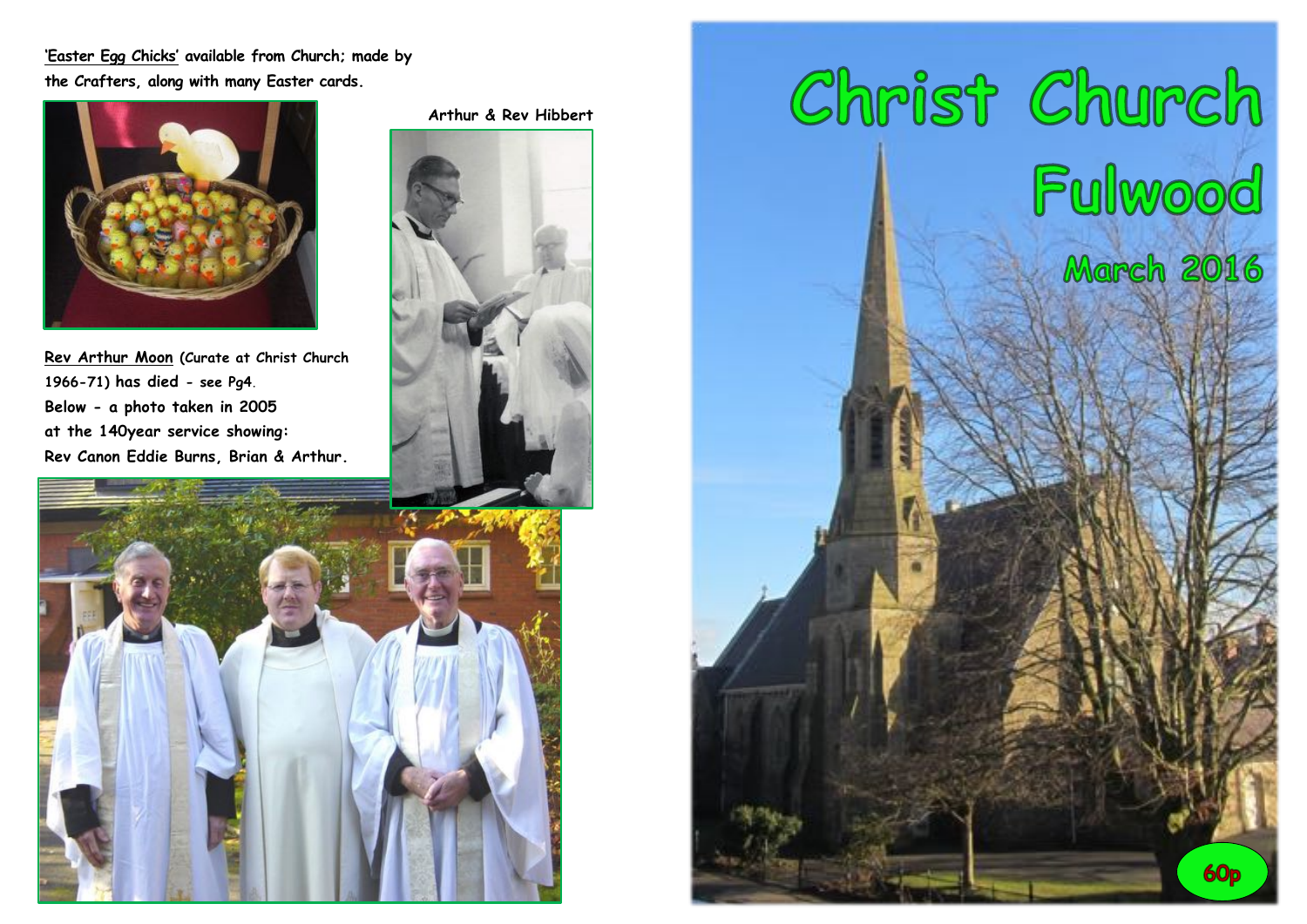#### **Christ Church Victoria Rd Fulwood PR2 8NE Website:** www.christchurchfulwood.org **Vicar** Canon Brian McConkey 19 Vicarage Close Tel: 719210 **e**-**mail:** christchurchfulwood@btinternet.com **Curate:** Rev Phil Maudsley Garstone Croft Tel: 383490 **e**-**mail:** philmaudsley7@gmail.com **Readers** Emma Swarbrick Bowlingfield, Ingol Tel: 722948 **e**-**mail:** christchurchreader@hotmail.co.uk Mandy Stanton Victoria Road Tel: 774081 **e**-**mail:** mandy.stanton@blackburn.anglican.org **Parish Administrator** Jan Fletcher Parish Office at Church Tel: 875823 **Church Wardens** Paul Jordan Sandybrook Close Tel: 794893 Julia Laing Garstang Rd Tel: 719442 Assistant Ch. Warden Margaret Ghori The Chines Tel: 719373 **Treasurer Sohn Bailey Melrose Ave** Tel: 700598 **- Assistant** Margaret Brown Colebatch Tel: 717008 **Deanery Synod Reps** Ken Curphey Ingle Head Tel: 716833 Chris Hedley The Drive Tel: 652475

| - Assistant                                                                        | Margaret McGuire                  | Victoria Rd        | Tel: 719549       |
|------------------------------------------------------------------------------------|-----------------------------------|--------------------|-------------------|
| <b>Electoral Roll Officer</b>                                                      | Irene Hurst                       | The Turnpike       | Tel: 715746       |
| Churches Together in                                                               | David Sergeant                    | Shirebank Cres     | Tel: 717882       |
| <b>Fulwood and Broughton</b>                                                       |                                   |                    |                   |
| Christian Aid                                                                      | Lindsey Evans                     | Uplands Chase      | Tel: 860939       |
| Fairtrade                                                                          | Margaret Harrison                 | Victoria Rd        | Tel: 712869       |
| The Children's Society                                                             | Linda Koziarska                   | Manor Ave          | Tel: 705420       |
| Scripture Union                                                                    | Jim & Linda Clare                 | Queens Rd          | Tel: 712422       |
| Crossway                                                                           | Joan Curphey                      | Ingle Head         | Tel: 716833       |
| H.O.P.E. Group                                                                     | Elizabeth Bailey                  | Melrose Ave        | Tel: 700598       |
| Junior Church                                                                      | Ann Porter                        | Victoria Rd        | Tel: 491775       |
| Pathfinders                                                                        | Linda Koziarska                   | Manor Ave          | Tel: 705420       |
| 9th Preston (Fulwood Parish Church) Guides                                         |                                   |                    |                   |
| Guide Guider                                                                       | Diane Wilson                      | Duchy Ave          | Tel: 468555       |
| Brownie Guider                                                                     | Lorraine Haworth Houghton Rd, Pen |                    | Tel: 07957 512007 |
| Rainbow Guider                                                                     | Claire Haworth                    | Cleveleys          | Tel: 07970 297216 |
| Scouts/Cubs/Beavers                                                                | Norma Bruce                       | St Leonard's Close | Tel: 07856 170516 |
| Parent & Toddler Group                                                             | Rev Brian McConkey Vicarage Close |                    | Tel: 719210       |
| <b>Church Hall</b> The Church Hall is available for hire, particularly for weekly/ |                                   |                    |                   |
| monthly events. Contact: Margaret Brown, Colebatch                                 |                                   |                    | Tel: 07926 374863 |
|                                                                                    |                                   |                    | Tel: 717008<br>or |
| or                                                                                 | Sue Cameron                       | Victoria Rd        | Tel: 717304       |

**Organist/Director of Music** Margot Berry Tanglewood Tel: 07885 414988

or Parish Office at the Church Hall Tel: 875823

Paul Jordan Sandybrook Close Tel: 794893 Adam Thomas Lower Bank Rd Tel: 07968 434328

# **Services at Christ Church**

**Sunday Worship** 8.00am Holy Communion (BCP) 10.30am Holy Communion ( $1^{st}$ ,  $3^{rd}$  &  $4^{th}$  Sundays in the month) Family Service (2nd Sunday) Morning Worship (when there's a  $5<sup>th</sup>$  Sunday) 6.30pm Evening Prayer (BCP) Holy Communion (BCP)  $(4^{th}$  Sunday in the month)

**Weekday Services:** Prayers in the Vestry/Church (during term time): **Monday** – 12.00noon; **Tuesday** – 9.00pm; **Wednesday** – 7.00am; **Friday** – 9.00am  **Thursday** - 10:30am Holy Communion and 7.00pm Evening Prayers

#### **Baptism, Confirmation, Marriages & Funerals**

All by arrangement with Brian, the Vicar (Tel: 719210)

**Visiting** The Vicar is always ready to visit the sick at home or in hospital, or anyone else who needs his help. Please inform him if there is anyone you know who would appreciate a visit – a written note is especially helpful.

#### **What's on at Christ Church – activities are mainly in the Church Hall.**

| Parochial Church Council |                    |                                                                                            | Normally meets in the Vestry at 7.00pm on the                |             |
|--------------------------|--------------------|--------------------------------------------------------------------------------------------|--------------------------------------------------------------|-------------|
|                          |                    |                                                                                            | 2 <sup>nd</sup> Monday in Jan, March, May, July, Sept & Nov. |             |
| <b>Choir Practice</b>    | 9.45am             |                                                                                            | each Sunday in Church (except 2 <sup>nd</sup> Sundays)       |             |
| Junior Church            | 10.30am            |                                                                                            | Sundays in Church (term time) then in the Hall               |             |
| Pathfinders              | 10.30am            |                                                                                            | Sundays in Church (term time) then in the Hall               |             |
| Rainbows                 | 5.30 <sub>pm</sub> |                                                                                            | Tuesdays in term time in the Hall                            |             |
| <b>Brownies</b>          | 6.00pm             |                                                                                            | Tuesdays in term time in the Hall                            |             |
| Guides                   | 7.00pm             |                                                                                            | Tuesdays in term time in the Hall                            |             |
| Youth Club               | 7.45pm             |                                                                                            | Mondays in term time at St Cuthbert's                        |             |
| Parent & Toddlers        | 10.00am            |                                                                                            | Mondays in term time (to 11.30am) in the Hall                |             |
| Crafters                 | 2.00pm             |                                                                                            | Thursdays in the Vestry                                      |             |
|                          |                    | HOPE Group 7.15 for 7.30pm $1^{st}$ & 3 <sup>rd</sup> Wednesdays each month, in the Vestry |                                                              |             |
| Crossway                 | 7.30pm             |                                                                                            | 3rd Thursday each month (not July & August) in Hall          |             |
|                          |                    |                                                                                            |                                                              |             |
| Magazine                 |                    |                                                                                            | Published monthly, £6 annual subscription, 60p/copy          |             |
| <b>Editorial Team</b>    |                    | Ken Curphey,                                                                               | 33 Ingle Head                                                | Tel: 716833 |

Copy for the Magazine should be with Ken by the  $2^{nd}$  Sunday of the previous month. The Magazine is available from the 4th Sunday; **e**-**mail:** kenjoan33@hotmail.co.uk

Brian McConkey, Irene Hurst & Alison Tait

**Circulation Manager** Sue Cameron, 104 Victoria Rd Tel: 717304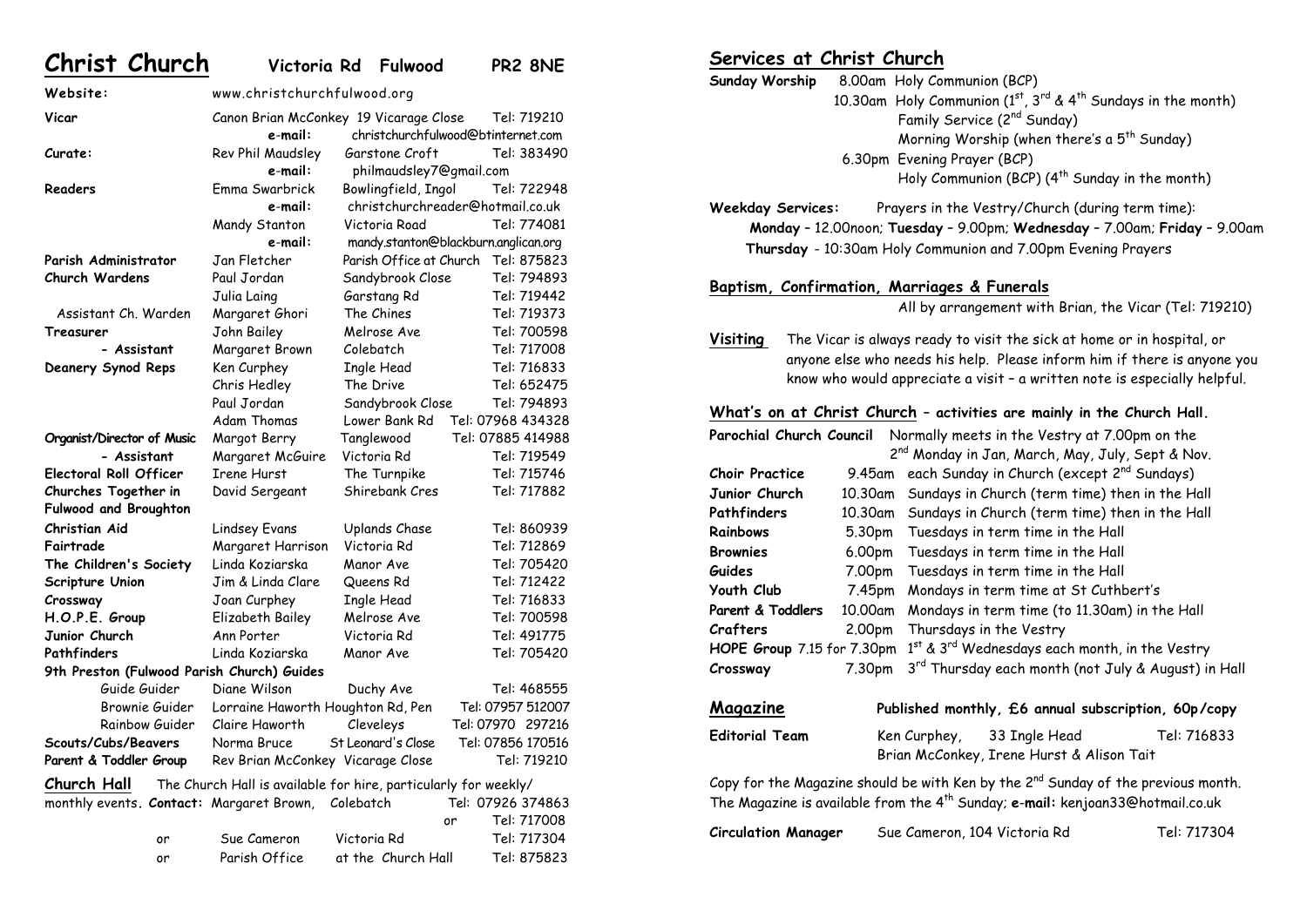## **Church Events in March 2016** Page 8

| Tues | 1 Mar            |                    | 9.00pm Prayers in Church each weekday (see inside back cover) |
|------|------------------|--------------------|---------------------------------------------------------------|
| Wed  | 2 Mar            | 7.30pm             | HOPE Lent Group in Vestry (4/5) - see Pq 6                    |
| Thur | 3 Mar            | 10.30am            | Holy Communion Service in Church (each Thurs)                 |
| Fri  | 4 Mar            | 7.30pm             | Women's Day of Prayer, St Cuthbert's, all welcome             |
| Sun  | 6 Mar            | 10.30am            | MOTHERING SUNDAY - Family Service (NOTE)                      |
| Mon  | 7 Mar            | 7.20pm             | Lent in Minster - at St Wilfrid's this week (4/5) - see Pq5   |
| Tues | 8 Mar            | 7.30pm             | Worship Planning for April, in the Vestry, all welcome        |
| Wed  | 9 Mar            | 7.30pm             | HOPE Lent Group in Vestry (5/5) - see Pq 6                    |
| Sun  | 13 Mar           | 10.30am            | HOLY COMMUNION Service (as on a First Sunday)                 |
|      |                  |                    | Young people in Church before JChurch/Pathfinders             |
|      |                  | 2.30pm             | Messy Church, in the Hall, sign up - see Pg 5                 |
| Mon  | 14 Mar           | 7.20pm             | Lent in the Minster (5/5) Rev Roger Simpson - see Pg5         |
| Wed  | 16 Mar           | 12noon             | Mission Week: A British Bake-off tea & cake (Pq7)             |
|      |                  |                    | NO mtg of HOPE group this week (instead come 12noon!)         |
| Thur | <b>17 Mar</b>    | 7.30pm             | Crossway meets in the Hall, open mtg, all welcome (Pg 6)      |
| Fri  | 18 Mar           | 10.00am            | Cake and Company in Hall to 12 noon- all welcome (Pg5)        |
|      |                  | 6.00pm             | Mission Week: Christ Church Cabaret Night (Pg7)               |
| Sun  | 20 Mar           | 10.30am            | PALM SUNDAY: Guest Preacher Canon Andrew Pratt (Pg4)          |
|      |                  |                    | Young people in Church before JChurch/Pathfinders             |
|      | <b>HOLY WEEK</b> |                    |                                                               |
|      | Tues 22 Mar      | 7.30pm             | Holy Week Taizé Service in Church                             |
|      | Wed 23 Mar       | 11.00am            | 'Older generation' gather in Hall for Communion, lunch, etc.  |
|      | Thur 24 Mar      | 11.00am            | Maundy Thursday Service at Blackburn Cathedral                |
|      |                  | 1.15am             | Lunch at the Norman Jepson (sign up in Church)                |
|      |                  | 7.30pm             | Maundy Thursday H.C. Service & Stripping the Altar            |
| Fri  | 25 Mar           | 10.30am            | <b>GOOD FRIDAY</b> Service in Church                          |
|      |                  | 11.45am            | Good Friday Walk of Witness from St George's Church           |
|      |                  | 2.00pm             | Meditation Service in Church                                  |
|      | $SU$ 27 Mar      | 6.30 <sub>nm</sub> | <b>SONRTSE</b> Service at Preston College                     |

Sun 27 Mar 6.30am **SONRISE** Service at Preston College followed by breakfast in the Hall  **10.30am EASTER DAY Holy Communion Service**

#### **Forward Notice for April**

Mon 11 Apr 7.00pm **Annual Church Meetings** in Church – ALL welcome

**And finally** – thoughts along the way . .

It's not getting through the storm . . but singing in the rain !! **Happiness is not having the best of everything . . . . . . .** 

 **. . . it is making the best of everything you have**

# **Can you make this an Easter to remember?**

In February I introduced the Preston Mission Week which is taking place later this month. More details are on pages 5 & 7 in this magazine as to the events that are taking place around Preston. The challenge I gave was for us all to think about how we can share God's love and grace with others that we know and meet in our daily lives.



The Mission Week gives us a great opportunity to invite friends, who wouldn't normally come to church, along to an event and to spend some time in fellowship together during Lent (see Page 7). Traditionally Lent can sometimes be seen as a time of giving things up and fasting. Why not try something different this year and extend a hand of fellowship to someone, or demonstrate the love of Jesus through an act of random kindness?

Looking further ahead, Easter can produce a roller-coaster of emotions for

us all within the space of three days! On Good Friday we remember the excruciating pain and suffering of Jesus and his cruel death. On Easter Day we celebrate his glorious resurrection. As in life with its ups and downs, we need to experience the pain of Good Friday to appreciate the glory of Easter Sunday.



There are various services taking place in the

week running up to Easter Sunday, and I encourage all to join us where possible in this journey whether it be at our Good Friday Service or the Walk of Witness in Preston Centre, or at one of our joyful Easter morning services, which start with the SONrise Service at Preston's College at 6.30am.

**However you decide to celebrate this Easter, take some time to reflect on the following: within the Easter story, as told** 

**in all the Gospels, which is the scene, moment or words that capture for you the essence of Easter?**

With love and prayers for a special Easter Phil



Page 1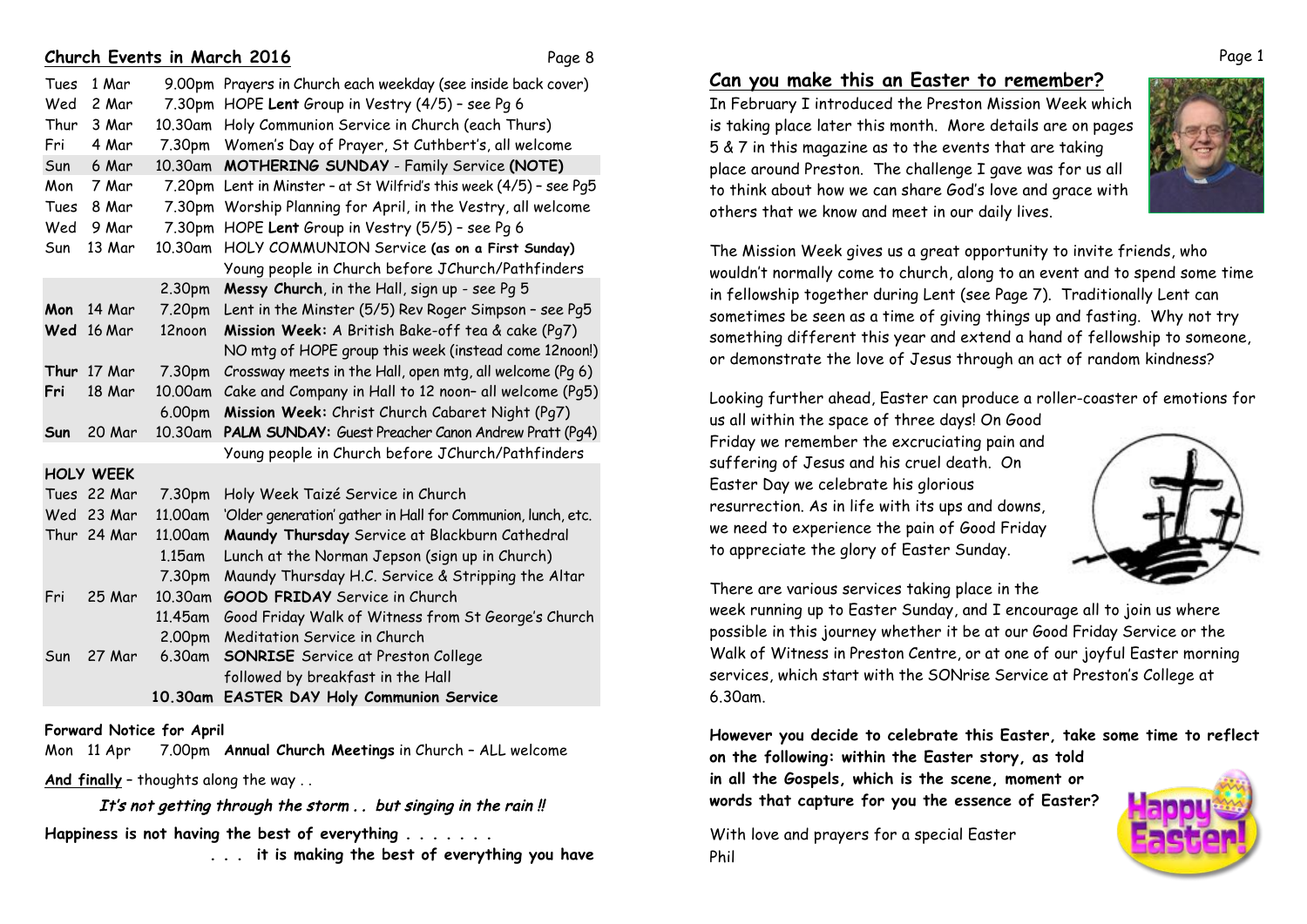# **Sunday Worship in March**

| March     | <b>Mothering Sunday</b>                        |                           |  |
|-----------|------------------------------------------------|---------------------------|--|
| 8.00 a.m. | Holy Communion (BCP)                           |                           |  |
| 10.30am   | MOTHERING SUNDAY Family Service, Church Parade |                           |  |
|           | Welcome:                                       | Dave & Bev Worgan         |  |
|           | Prayers:                                       | to come                   |  |
| Readings: | to come                                        | (John & Elizabeth Bailey) |  |
| 6.30 p.m. | Mothering Sunday Evening Prayer (BCP)          |                           |  |
|           | Welcome:                                       | Margaret Ghori            |  |
| Readings: | Isa. 40.27-41.13                               | Margaret Ghori            |  |
|           | 2 Tim 4, 1-18                                  | Michael Higgins           |  |
| Hymns:    | to come                                        | Ps 30                     |  |
|           |                                                |                           |  |
| March     | 5 <sup>th</sup> Sunday of Lent                 |                           |  |
| 8.00 a.m. | Holy Communion (BCP)                           |                           |  |

10.30 a.m. Holy Communion Welcome: Graham Hickey & Sue Walsh Intercessions: Cathy Thomas

Bread & Wine: Paul & Michelle Jordan

Communion Assistant: Adrienne Clarkson

- 
- Readings: Phil 3. 4b-14 Joan Curphey John 12. 1-8 Ken Curphey

#### Hymns:

 6.30 p.m. Evening Prayer (BCP) Welcome: Margaret Ghori Readings: 2 Chron 35. 1-6, 10-16 Brent Sutton Luke 22. 1-13 Karen Sutton Hymns: 217, 58 Psalm: 35

# **Flowers in March**

| Saturday 5 Mar       | ALL the team - for Mothering Sunday  |
|----------------------|--------------------------------------|
| Thur 10 & 17 Mar     | no flowers                           |
| (Good) Friday 26 Mar | 3.15pm ALL the team - for Easter Day |

**Preston Mission Week** last month, on St Valentine's Day, we officially announced the Preston Mission Week which will take place  $14^{th}$  to  $20^{th}$  March. There are a number of events that are taking place around Preston (see Pg5), and here at Christ Church (CCF) we are playing our part with two events. Please try to attend something this week and consider who you could invite along to one or all of them. Alternatively you might like to volunteer to help on one of the occasions. [See Comment on Page 1] [Phil]

**Wednesday 16th March – Great British Tea Party** this event starts off with a "Great British Bake-off" competition with Phil, Brian and Elsie Lenton as judges. All entries can be delivered to the Church Hall that morning between 10.30am and 11.30am.

The contest is to make "your favourite cake": a single recipe which will serve up to 10 people. When the cakes are delivered each will be allocated a number and will remain anonymous to the judges to ensure a fair contest. Prizes will be given to the top three placed cakes. A sign-up sheet is available at the back of church for all those who wish to take part.

**From 12 noon till 3pm,** the cakes will then be used for us to open the hall in the style of a cafe for anyone to come along and have free cake and tea/ coffee and a time of fellowship. Cakes will also be delivered to local businesses as an act of witness. Volunteers will be around to serve and chat to people giving them the chance to get alongside any visitors. Fliers and information will also be on the tables about Christ Church and our activities.

There will be demonstrations of cake decorating on the hour and half hour with opportunity for visitors to have a go. Music will also be performed in between. If you feel you would like to help out with any aspect of this event, please speak to Phil, Elsie or Margaret Brown.

**Friday 18th March – Hotpot and Cabaret Evening** - **i**n the Church Hall starting at 6pm with a hotpot supper, followed by entertainment from 7pm. Acts already confirmed include a Street dancing group, a young

singer/songwriter from Manchester who has just been signed up by a recording

company, and a comedy/magic act. The food will be provided by the HOTPOT COMPANY and tickets will cost £3 per person for the whole event. **Sign up at the back of church,** for more information and tickets contact Phil in the usual way.



#### **Both these events provide a good opportunity to invite**

**people from outside the church along, without costing a great amount. Any offers of help for either event would be greatly appreciated (see Pg5). [Phil]**



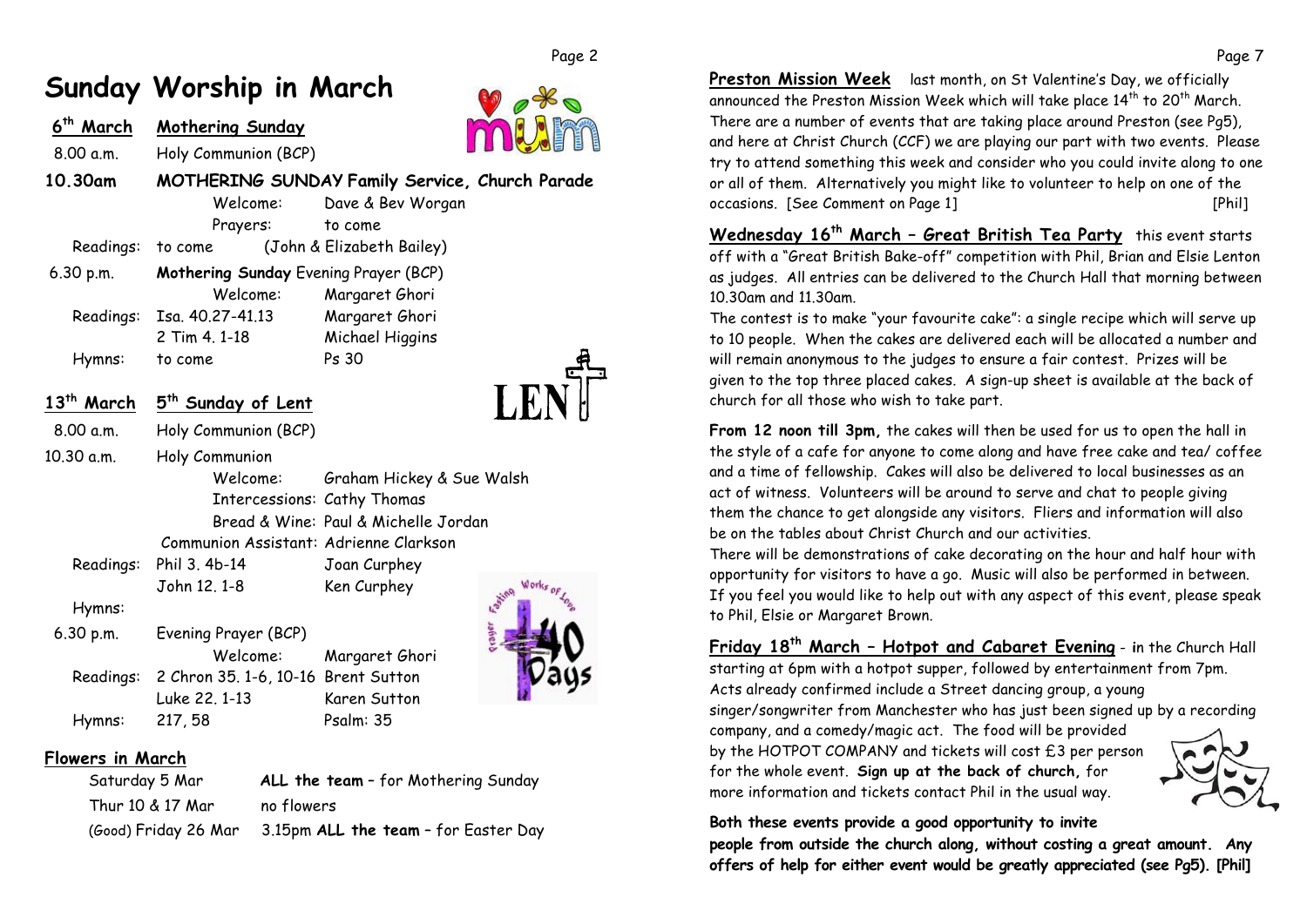

**Crossway** We were all enthralled by our first speaker of the year – Gail Newsham when she came to tell us all about the Dick Kerr Ladies football team – their success was amazing. I'm sure we will equally be entertained at our meeting on Thursday 17<sup>th</sup> March when we have a return visit of Steuart (this is the correct spelling!)

and Anita Kellington who will be giving a presentation 'Springtime in Northern Ireland', which is very topical as it is St Patrick's Day. As our meeting is in Mission Week please come along and as always your friends are very welcome as well.

**A forward notice** - our annual trip this year is on Thursday 19<sup>th</sup> May when we will have an afternoon trip to Leighton Hall which is just north of Carnforth. We will have a tour of the house, see the flight of the birds of prey, enjoy a walk through the extensive gardens (optional) and enjoy a cream tea. Leaving Fulwood at 12.50pm, returning by 5.30pm at a cost of £20 per person. Everyone is welcome – just sign up at the back of Church.

**New Wine - for Ladies** On Saturday 23<sup>rd</sup> April there is to be a Women's Day in Harrogate led by a charismatic section of the Church of England called 'New Wine'. You'll receive inspiring teaching and have the opportunity to worship God in a relaxed, joyful environment. If we book by the middle of March the cost will be £20 for the day plus transport (shared cars?) which will depend on how many ladies wish to go. If you are interested please sign up by Sun  $13<sup>th</sup>$  March. For more info please contact Julia 719442.

Women's Day of Prayer The annual service will be held this year on Friday 4<sup>th</sup> March at 7.30pm at St Cuthbert's Church and has been written by the ladies of Cuba. This service is used by people all over the world so please try and support it – everyone is very welcome, NOT just ladies.

**"Vision 2026 Study Course"** - **Wednesdays in Lent**

The Lent (HOPE) meetings continue on Wednesdays, considering 'The Bishop of Blackburn's Vision 2026 Study Course' facilitated by Brian and his staff team.



Wed 2<sup>nd</sup> March "Being witnesses to Jesus Christ (Phil) Wed 9<sup>th</sup> March "Growing Leaders for Jesus Christ" (Adam)

Please come 7.15 for 7.30pm with a commitment to be finished by 9.00pm. [Brian].

**PLEASE NOTE that there won't be a HOPE group mtg on Wed 16th March, instead you are invited to the 'Great British Tea-Party' at 12noon, see Pg7.**

| 20 <sup>th</sup> March | Palm Sunday                                     |                                                                |
|------------------------|-------------------------------------------------|----------------------------------------------------------------|
| 8.00 a.m.              | Holy Communion (BCP)                            |                                                                |
| 10.30 a.m.             | PALM SUNDAY Holy Communion                      |                                                                |
|                        | Guest Preacher: Canon Andrew Pratt (see Page 4) |                                                                |
|                        | Welcome:                                        | George Tait & Sue McConkey                                     |
|                        |                                                 | Intercessions: Pathfinders (Phil)                              |
|                        |                                                 | Bread & Wine: Susan Dewhurst & Carol Knight                    |
|                        | Communion Assistant: Gwynneth Greenwood         |                                                                |
| Readings:              | Phil 2. 5-11                                    | Betty Edmundson                                                |
|                        | Luke 23, 1-49                                   | Mary Fletcher                                                  |
| 6.30 p.m.              | Holy Communion (BCP) Welcome: Julia Laing       |                                                                |
| Readings:              | Phil 2, 5-11                                    | Julia Laing<br><b>Holy Week</b>                                |
|                        | Matt 27, 1-54                                   | Michael Higgins<br>& Easter                                    |
| Hymns:                 | $61(t.ii)$ , 71                                 |                                                                |
|                        |                                                 | Remember to<br>put your clocks                                 |
| 27 <sup>th</sup> March | <b>EASTER Sunday</b>                            | forward an hour                                                |
| 6.30a.m.               | SONrise Service at Preston's College            |                                                                |
| 8.00 a.m.              | Holy Communion (BCP)                            |                                                                |
|                        |                                                 |                                                                |
| 10.30 a.m.             | <b>EASTER SUNDAY Holy Communion</b><br>Welcome: | Steve & Chris Hedley                                           |
|                        | Intercessions: Emma                             |                                                                |
|                        |                                                 | <b>RISEN</b><br>ĨŜ<br>HE<br>Bread & Wine: Jacob & Cathy Thomas |
|                        | Communion Assistant: Phil                       |                                                                |
| Readings:              | Acts 10, 34-43                                  | <b>Rachel Pitches</b>                                          |
|                        |                                                 |                                                                |
|                        | John 20, 1-18                                   | Alison Tait                                                    |
|                        |                                                 |                                                                |
| 6.30 p.m.              | Holy Communion (BCP) Welcome: Julia Laing       |                                                                |
| Readings:              | $Col 3.1-7$<br>John 20.1-10                     | Karen Sutton<br><b>Brent Sutton</b>                            |
| Hymns:                 | 75, 431                                         |                                                                |

### **Refreshment Rota**

|  | Sun 6 Mar Jean Preston & Sue Walsh (in the Hall)        |
|--|---------------------------------------------------------|
|  | Sun 13 Mar Elsie Lenton & Margaret Harrison (in Church) |
|  | Sun 20 Mar June McCandlish & Sue Wright                 |
|  | Sun 27 Mar Rachel Pitches & Phyl Rhodes                 |
|  |                                                         |

Page 3